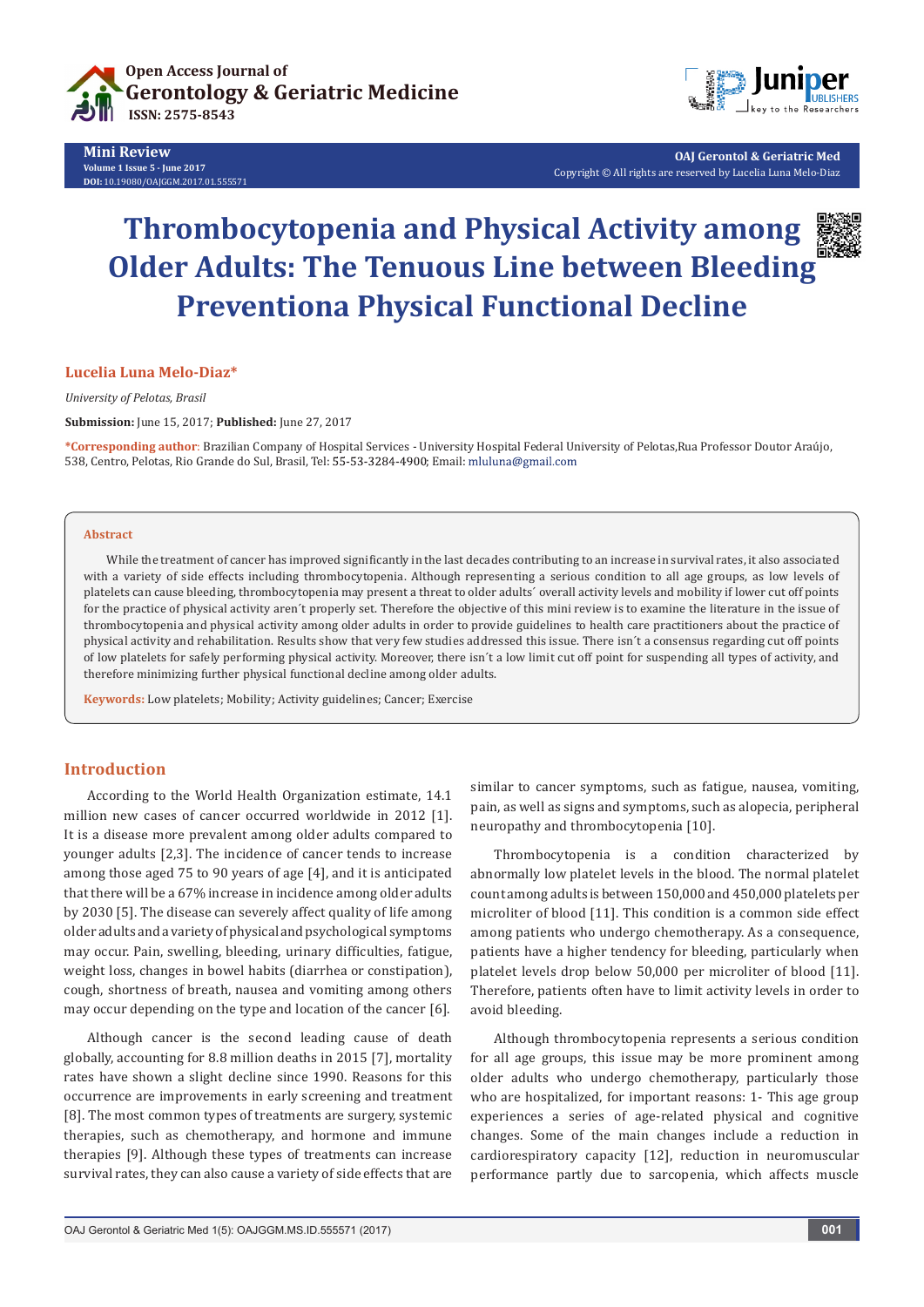strength and power [13], and reduction in the speed of nerve conduction [14]. In addition, bone health [15], and overall metabolism may be severely affected [16]. These age-related changes commonly happen in association with other comorbidities. 2- Hospitalization may require an extended bed rest bringing negative consequences for older adults. Mobility limitation is linked with negative outcomes, such as loss of independence [17], higher risk for mortality [18], and occurrence of falls [17]. Therefore, suspending physical activity due to thrombocytopenia may present detrimental consequences for older adults.

While bed rest is needed to prevent bleeding, for older adults, the question remains, what is the tenuous line between resting to prevent bleeding and performing physical activity in order to prevent further physical and function decline, particularly those in a hospital setting? Is there a cut off point in which it is safe to suspend all physical activity? Therefore, the objective of this mini review is to examine the literature in this regard, and to provide guidance to health professionals, especially those in the physical rehabilitation field, about existing guidelines on physical activity for older adults with thrombocytopenia in hopes to guide practice.

# **Summary of the findings**

In order to better understand the recommended types of physical activity among patients with thrombocytopenia, particularly those undergoing chemotherapy, a literature review was conducted using the following search terms: thrombocytopenia or low platelets and physical activity or exercise or rehabilitation, and older adults. Guidelines from National Cancer agencies were also included in this review. The Leukemia/Bone Marrow Transplant Program of British Columbia provides exercise recommendations for different levels of thrombocytopenia. When the blood count is less than 15,000 platelets per microliter, patients are advised to limit all activity. When platelets levels are 15,0000 to 20,000 patients may do gentle exercising without resistance, such as exercising while sitting or standing, gentle stretching or taking an easy walk. When platelet levels are between 20,000 to 40,000, patients may use light resistance, such as weights or latex bands as well as faster walking and stair climbing. At platelet levels of 40,000 to 60,000 patients may perform gentle aerobic activity, such as stationary cycling. Higher levels of platelets, which are still considered low, allow patients to perform aerobic exercise, such as biking and jogging, with use of proper gear and with caution against injury [19]. The National Cancer Institute states that platelet levels below 25,000 per microliter of blood are a life threatening adverse event, but no further recommendation regarding physical activity performance is provided [20].

Sekhon and Roy [21], in an evaluation and management paper about thrombocytopenia, state that when platelet counts are below 10,000/L there is a risk for spontaneous mucocutaneous bleeding (gingival bleed, epistaxis, menorrhagia,

petechiae and ecchymoses) and risk for intracranial hemorrhage or gastrointestinal bleeding. When platelet levels are above 20,000/L, clinical manifestations are generally mild, such as easy bruising. The management of thrombocytopenia does not include performance of physical activity [21].

The American College of Sports Medicine (ACSM) had a roundtable about exercise guidelines for cancer survivors, but no specific guidelines were provided regarding exercise for patients with low platelets [22]. An updated ACSM exercise guidelines for cancer survivors recommended that exercise should be performed with caution in patients with thrombocytopenia, but no specific recommendations were made for types and intensity of exercise among those with low platelet count, or a low cut off point of thrombocytopenia to safely suspend exercise [23]. Recently, the ACSM has made exercise recommendations for persons with chronic diseases and disabilities with a consideration about thrombocytopenia. When platelet levels are between 20,000 and 50,000, patients should be limited to use elastic bands, stationary cycles, range of motion, and ambulation. Vigorous exercise is contraindicated when platelet levels are below 50,000/mm3. However, this recommendation is made subjectively, as the ACSM acknowledges that there are no studies in relation to exercise with patients who have low platelet levels [24].

The Seattle Cancer Care Alliance provides specific cut off points of low platelet levels and recommended activities for each level. For platelet levels below 10,000, only walking around the room (e.g. going to the bathroom) is allowed. For platelet levels between 10,000 and 19,999, strength training without weights and cardiovascular exercise, both without strain are allowed, if no signs of bleeding are present. For platelet levels between 20,000 and 49,999 strength training with weights and cardiovascular exercise are allowed without strain, if the patient has no signs of bleeding [25].

# **Discussion and Practical Implications**

The objective of this review was to provide guidance to health professionals about guidelines for physical activity among older adults with thrombocytopenia, particularly those undergoing chemotherapy. Based on the findings presented in this review, very few studies addressed the issue of physical activity or exercise for older adults with thrombocytopenia. The existing guidelines are inconsistent and lack scientific rigor and testing. Additionally, there is no lower limit, under which it is safe to suspend physical activity.

Given the inconsistency of these guidelines, the choice between physical activity and rest is arbitrary. The health care practitioner's decision to suspend all types of physical activity may prevent excessive and dangerous bleeding, but may also cause further damage to physical function, and other fitnessrelated components, such as strength and endurance. Considering that older adults are a vulnerable group due to physiological age